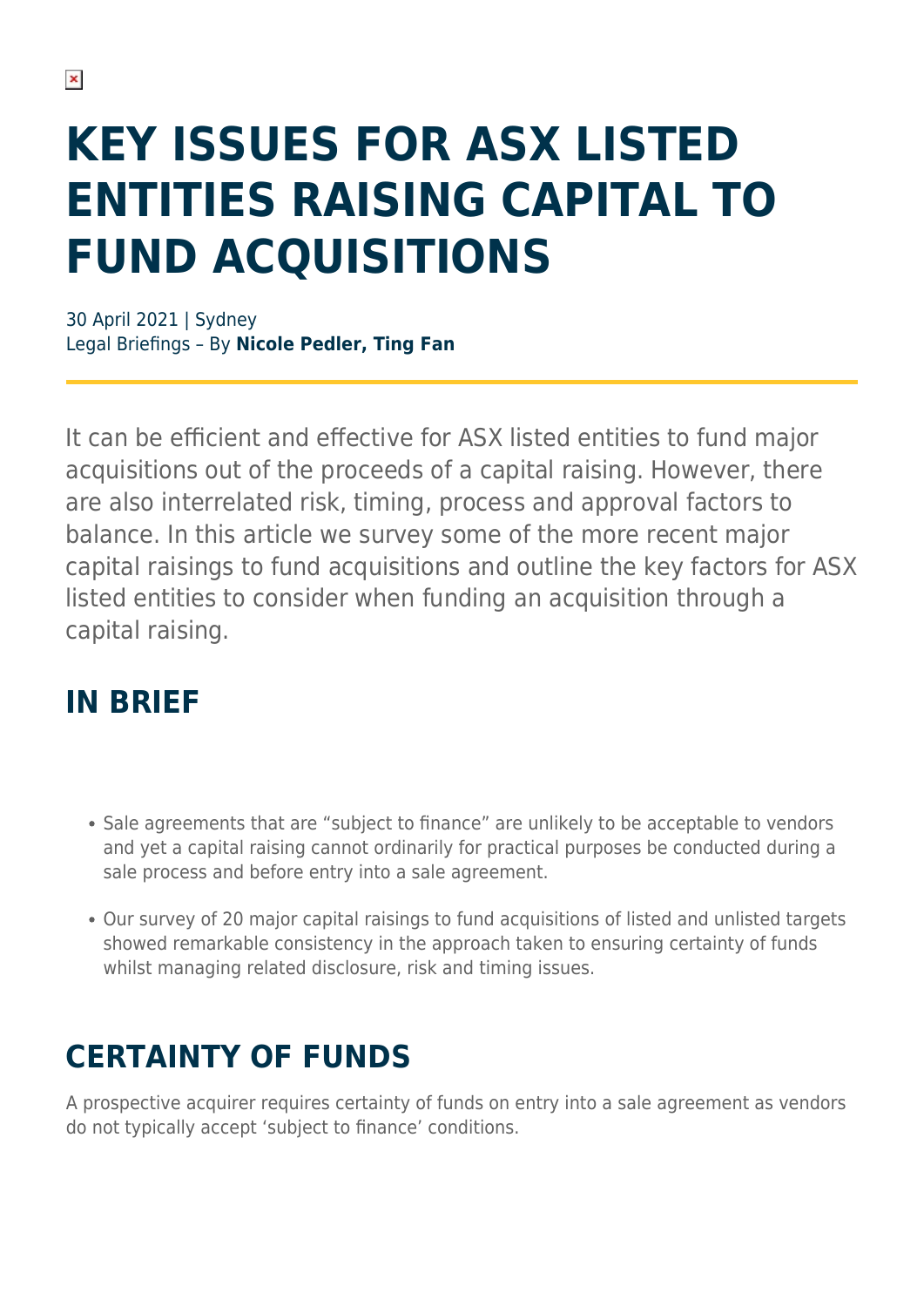The same stance in relation to funding conditions can be expected from listed entities the subject of control proposals when negotiating scheme or bid implementation agreements. Additionally, in the implementation agreement context, material breach of warranties to the effect that a bidder has a reasonable basis for expecting it will be able to fund the bid consideration usually entitles the target to terminate the implementation agreement. In the takeovers context, it is an offence to propose a takeover bid if the person proposing it is reckless as to whether they will be able to perform their obligations under it if a substantial proportion of the offers under it are accepted.

The requirement for certainty of funds on entry into the sale or implementation agreement raises various related challenges for a ASX listed acquirer looking to fund an acquisition out of the proceeds of a raise.

# **TIMING, DISCLOSURE AND SEQUENCING**

The main challenge in this context is that in order to raise new capital, the prospective acquirer needs to be able to explain to potential investors what the funds will be used for and certain information in relation to the transaction. Inevitably, however, the relevant sale process involves ongoing confidential and incomplete negotiations with various settings and terms changing up until the sale agreement is signed. This means that the capital raising needs to occur after the sale agreement has been signed.

Where the sale agreement is to be signed ahead of the capital raise and the agreement is not subject to a financing condition, a prospective acquirer needs certainty it can raise the amount needed (whether that be for the full or a partial amount of the purchase price) but has no certainty as to whether it will be able to raise that amount until it completes the raise.

To address this catch-22, the usual approach is that the acquirer would, either immediately before or at the same time as entering into the sale agreement, enter into an underwriting agreement for any shortfall in funds it wishes to raise. Indeed, in a survey of 20 major capital raisings conducted to fund an acquisition in the years spanning 2011 to 2020 (which are set in the table below), all such raisings were either fully underwritten or underwritten to an amount that was (together with other committed funding sources) adequate to cover the consideration for the acquisition.

After entry into the underwriting agreement, the capital raising is then typically launched on the same day that the sale agreement is signed and announced. In the 20 deals surveyed, the relevant capital raise was announced either together with, or within minutes of, the announcement of the proposed acquisition or deal.

Entry into the sale agreement will trigger an obligation to disclose the proposed acquisition. Further, as part of the capital raising the acquirer will need to disclose information (including information otherwise not required to be disclosed due to the carve-outs to the disclosure requirements) that investors and their professional advisers would reasonably require for the purpose of making an informed assessment of: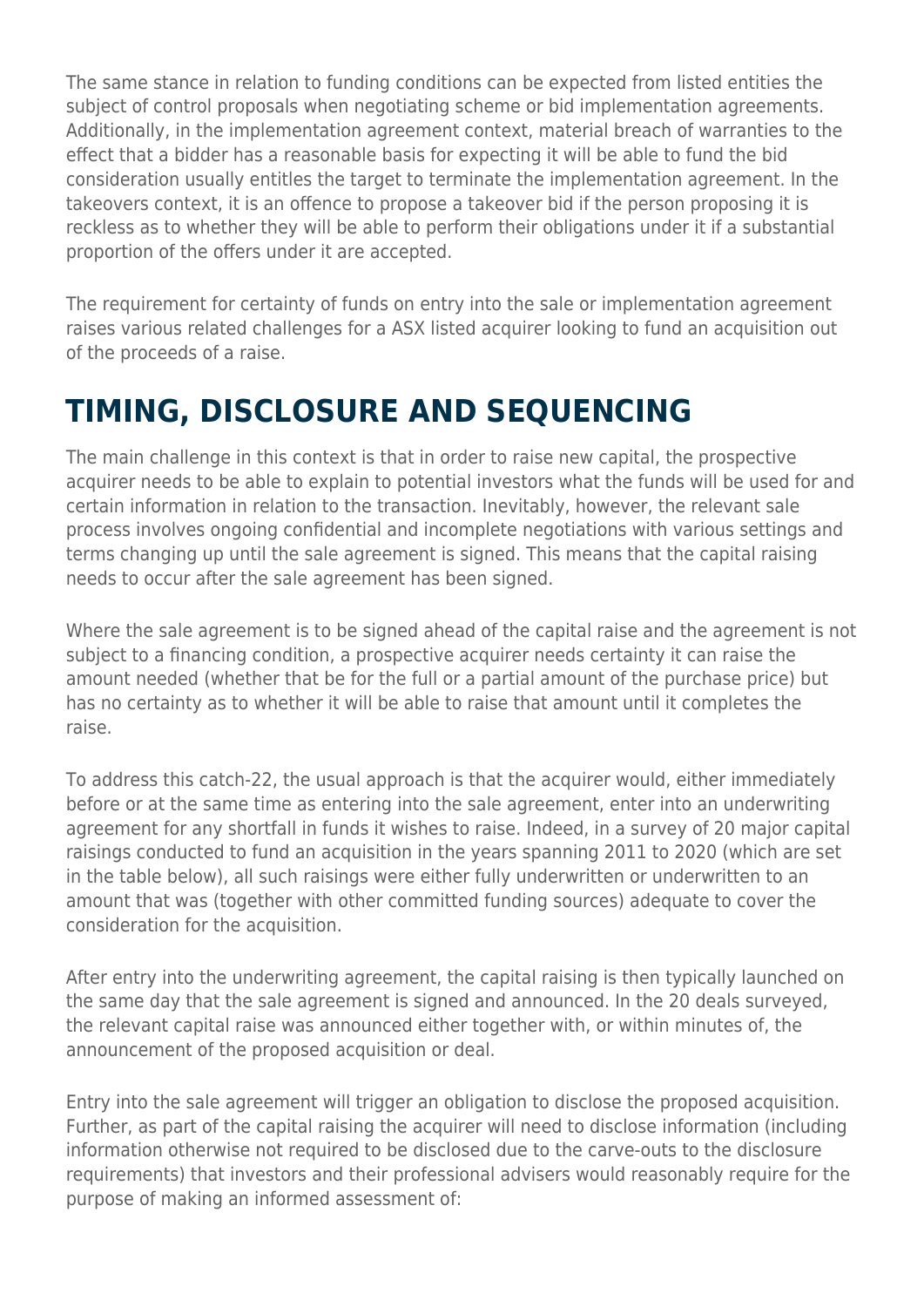- the assets and liabilities, financial position, performance and profits and losses of a the listed entity; or
- the rights and liabilities attaching to the relevant securities,

or confirm that there is no such information in its cleansing notice. The format for such disclosures vary depending on the type of capital raising.

The important point to keep in mind is that this disclosure requirement applies to the listed entity as a whole, so if the acquirer has other information about itself that was being withheld under a carve-out to the disclosure requirement, that information would need to be disclosed.

### **TYPE OF CAPITAL RAISING**

Listed entities raising capital to fund acquisitions prioritise minimising the time taken to raise capital and increasing certainty of raising the requisite funds. This being the case, the most common structures used for capital raises in this context are:

- **Placement** offer to institutional investors in Australia and overseas, who may be existing or new shareholders.
- **Accelerated rights / entitlement issue** offer to all existing shareholders (except excluded foreign registered shareholders) to subscribe for additional shares in proportion to their holding (pro rata), where it is structured as a two-stage process with an initial (accelerated) institutional component, and a secondary (non-accelerated) retail component.

The preferred structure will depend on investor interest, available pricing and approvals required (see below) among other factors.

As a placement is not a pro rata offer and does not require any offer to be made to the acquirer's shareholders, it will have a dilutive effect to existing shareholders. This is mitigated for institutional and sophisticated shareholders of the target who would often be offered an opportunity to invest under the placement. To give retail shareholders an opportunity to avoid the dilutive effect of the placement, a share purchase plan (which has an elongated timetable as compared with a placement) is often added to the placement, offering retail shareholders an opportunity to each subscribe for up to \$30,000 of new shares.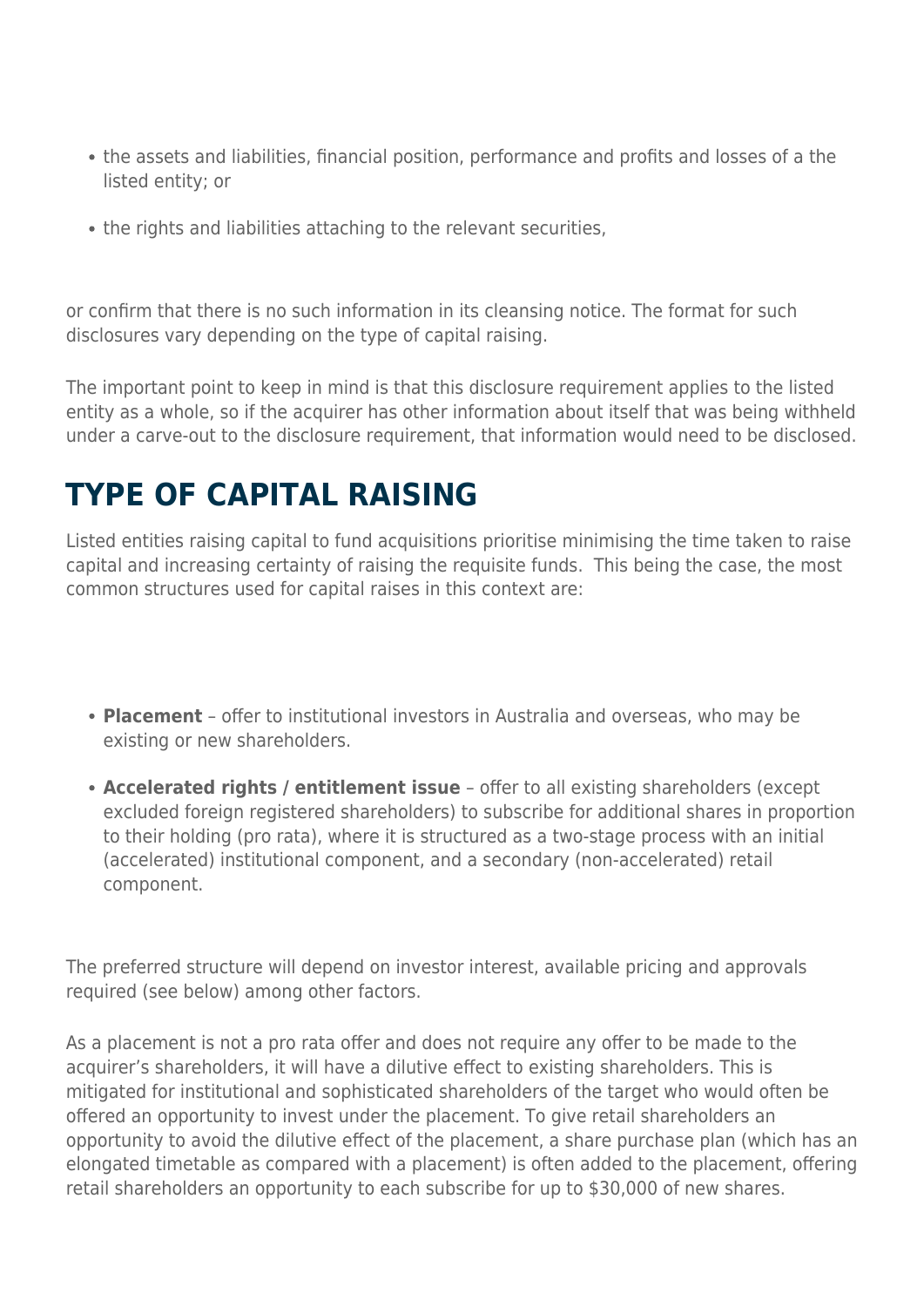# **APPROVALS UNDER THE ASX LISTING RULES**

Whether any shareholder approvals under the ASX Listing Rules (**LRs**) are required by the acquirer for the capital raising or the acquisition itself will depend largely on the relative scale of the acquisition to target to the acquirer and the amount of capital to be raised.

#### **15% rule and exceptions**

LR 7.1 provides that an entity cannot issue new equity securities which would exceed 15% of the entity's ordinary securities without shareholder approval, subject to exceptions.

There are exceptions (which are technical and have their own limitations which need to be worked through for each deal) for rights issues and placements to fund cash consideration of Australian schemes and takeovers where the terms of the issue are disclosed in the takeover or scheme documents, provided the issue does not constitute a reverse takeover under the LRs.

#### **Significant changes to the nature of scale of the acquirer's activities or changes to its main undertaking**

LRs 11.1 and 11.1.2 provide that if an entity proposes to make a significant change to the nature or scale of its activities, it must provide full details to ASX and, if required by ASX, obtain shareholder approval.

As set out in Guidance Note (**GN**) 12, ASX has adopted a movement of 25% as the appropriate benchmark for determining whether or not a transaction involves a significant change to the scale of an entity's activities requiring notification to ASX (but not necessarily shareholder approval), the relevant measures being: consolidated total assets, consolidated total equity interests, consolidated annual revenue, consolidated EBITDA or consolidated annual profit before tax.

GN 12 provides that a change in the nature of an entity's main undertaking is an important consideration as to whether ASX will exercise its discretion to require shareholder approval under LR 11.1.2. In terms of which undertaking is an entity's 'main undertaking':

- ASX considers it reasonably compelling evidence that a business is the company's main undertaking if that undertaking accounts for more than 50% on each of the following measures: consolidated total assets, consolidated annual revenue, EBITDA and consolidated annual profit before tax; and
- if the 50% threshold is exceeded on one or more, but not all, of those measures, ASX will examine more closely whether that undertaking is the entity's main undertaking.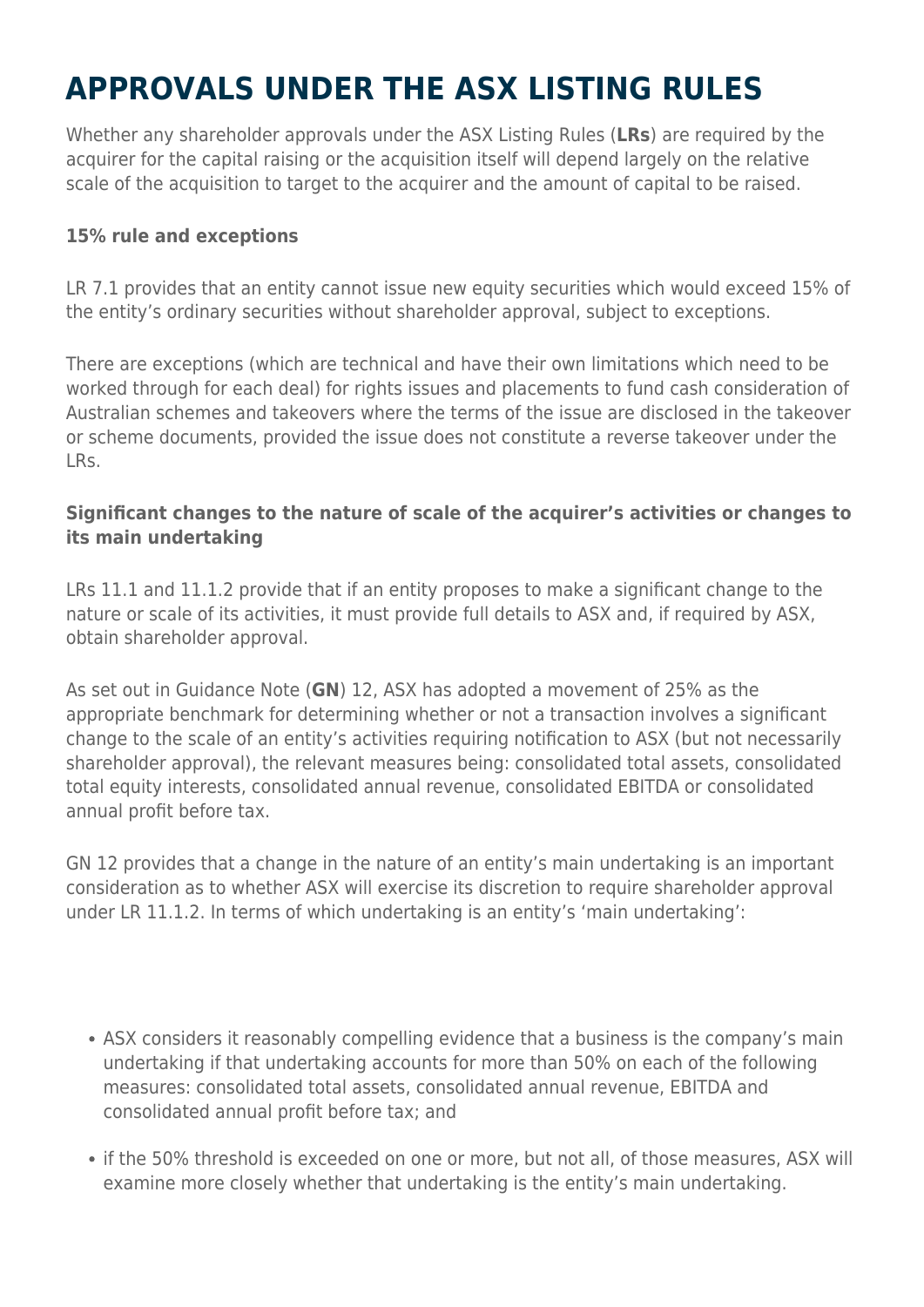### **WHAT HAPPENS IF THE ACQUISITION DOES NOT COMPLETE?**

If the capital raising completes, but subsequently the proposed acquisition does not complete, then the entity which undertook the raise will need to consider what to do with the excess funds. To return the funds to investors who participated in the capital raising will likely require a selective buy-back, which is cumbersome because it requires a special resolution of shareholders with no votes cast in favour by investors in the capital raising, and the proceeds returned is less than the amount invested due to tax and other costs.

An alternative approach was taken in the capital raising for Seven West's acquisition of Seven Media Group in 2011. In that instance, Seven West conducted an entitlement offer (together with a placement and a public offer) of convertible unsecured loan securities (**CULS**) which would convert into ordinary shares only in the event that the transaction proceeded, or otherwise be redeemed and repaid together with a redemption premium to the issue price. Subsequently, the transaction was completed and Seven West announced a conversion date for the CULS.

The more common approach is to disclose in the prospectus to investors that there is a risk of the acquisition not completing and include the prospective acquirer's intentions for the funds raised in the event the acquisition does not complete.

In all 20 of the deals surveyed, the proposed transaction proceeded to completion.

### **OTHER FUNDING ALTERNATIVES**

Aside from the proceeds of a capital raise, Funding can also come from existing cash reserves or debt, finance obtained for the specific acquisition, the issue of scrip consideration or a combination of more than one source. Notably, in the 20 cases surveyed, only three cases involved acquisitions that were proposed to be fully funded by a capital raise.

### **SURVEY OF 20 ACQUISITIONS FUNDED BY CAPITAL RAISES**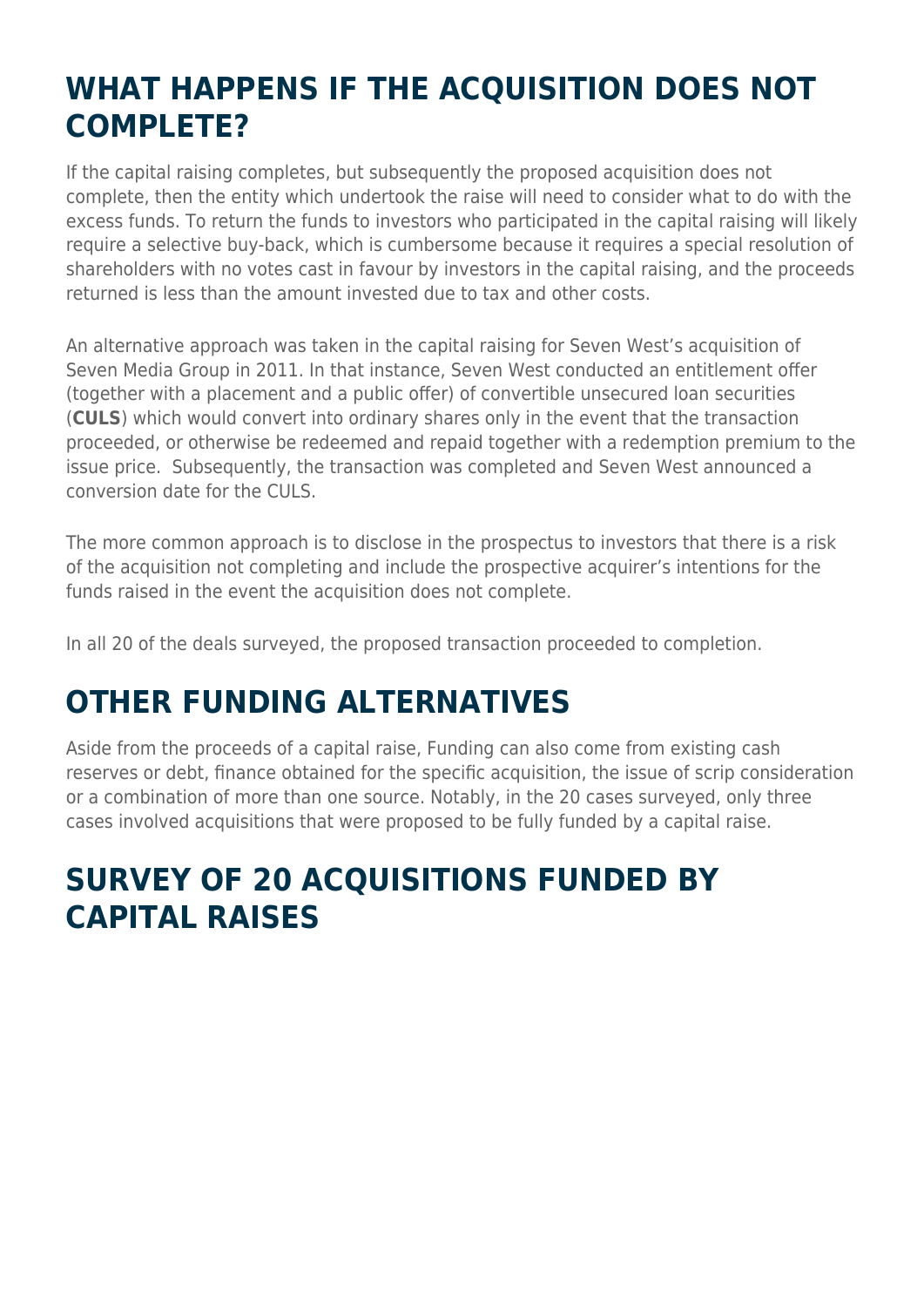| $\#$           | <b>Bidder</b>                     | <b>Target</b>                                                                  | <b>Listed or</b><br>unlisted<br>target? | <b>Deal</b><br>announced | <b>Deal value</b> | <b>Size of raise</b> | <b>Type of capital raise</b>                                                      |
|----------------|-----------------------------------|--------------------------------------------------------------------------------|-----------------------------------------|--------------------------|-------------------|----------------------|-----------------------------------------------------------------------------------|
| 1              | HUB24                             | Xplore Wealth / PARs<br>/ Easton                                               | Listed and<br>Unlisted                  | Oct 2020                 | A\$93m            | A\$60m               | Placement and share<br>purchase plan                                              |
| $\overline{2}$ | Uniti Group                       | OptiComm                                                                       | Listed                                  | Jun 2020                 | A\$532m           | \$270m               | Accelerated non-renounceable<br>entitlement offer                                 |
| 3              | Iress                             | OneVue Holdings                                                                | Listed                                  | Jun 2020                 | A\$107m           | A\$170m              | Placement and share<br>purchase plan                                              |
| $\overline{4}$ | WorleyParsons                     | Jacobs Engineering<br>Group                                                    | Unlisted                                | Oct 2018                 | A\$4.6b           | A\$2.9b              | Accelerated non-renounceable<br>entitlement offer                                 |
| 5              | Bingo Industries                  | Dial A Dump                                                                    | Unlisted                                | Aug 2018                 | A\$577.5m         | A\$425m              | Accelerated non-renounceable<br>entitlement offer                                 |
| 6              | Rural Funds Group                 | JBS Australia's five<br>Australian feedlots<br>and associated<br>cropping land | Unlisted                                | Jul 2018                 | A\$127.7m         | A\$149.5m            | Accelerated non-renounceable<br>entitlement offer                                 |
| $\overline{7}$ | oOh!media                         | Adshel                                                                         | Unlisted                                | Jun 2018                 | A\$570m           | A\$329.9m            | Accelerated non-renounceable<br>entitlement offer                                 |
| 8              | Reliance Worldwide<br>Corporation | John Guest Holdings                                                            | Unlisted                                | May 2018                 | A\$1.22m          | A\$1.1 <sub>b</sub>  | Accelerated non-renounceable<br>entitlement offer                                 |
| 9              | Cleanaway                         | <b>Toxfree Solutions</b>                                                       | Listed                                  | Dec 2017                 | A\$671m           | A\$590m              | Accelerated non-renounceable<br>entitlement offer                                 |
| 10             | Nufarm                            | Portfolio of crop<br>protection assets                                         | Unlisted                                | Oct 2017                 | A\$627m           | A\$446m              | Accelerated renounceable<br>entitlement offer                                     |
| 11             | Beach Energy                      | Lattice Energy                                                                 | Unlisted                                | Sep 2017                 | A\$1.585m         | A\$301m              | Accelerated non-renounceable<br>entitlement offer                                 |
| 12             | Link Administration<br>Holdings   | Capita Asset Services                                                          | Unlisted                                | Jun 2017                 | A\$1.493b         | A\$883m              | Accelerated renounceable<br>entitlement offer                                     |
| 13             | Yancoal Australia                 | Coal & Allied<br>Industries                                                    | Unlisted                                | Aug 2017                 | US\$2.45b         | US\$2.5b             | Placement and renounceable<br>entitlement offer                                   |
| 14             | Aventus Retail<br>Property Fund   | Two large format<br>retail centres in<br>Sydney                                | Unlisted                                | May 2017                 | A\$436m           | A\$215m              | Accelerated non-renounceable<br>entitlement offer                                 |
| 15             | Downer EDI                        | Spotless Group<br>Holdings                                                     | Listed                                  | Mar 2017                 | A\$1.089b         | A\$1.011b            | Accelerated renounceable<br>entitlement offer                                     |
| 16             | Boral                             | <b>Headwaters</b><br>Incorporated                                              | Listed                                  | Nov 2016                 | A\$3.5b           | A\$2.05b             | Placement and accelerated<br>renounceable entitlement<br>offer                    |
| 17             | Metcash                           | Home Timber &<br>Hardware Group                                                | Unlisted                                | Aug 2016                 | A\$165m           | A\$100m              | Placement and share<br>purchase plan                                              |
| 18             | <b>DUET Group</b>                 | Energy<br>Developments                                                         | Listed                                  | Jul 2016                 | A\$1.407b         | A\$1.67b             | Placement and accelerated<br>non-renounceable entitlement<br>offer                |
| 19             | <b>AGL Energy</b>                 | Macquarie<br>Generation                                                        | Unlisted                                | Aug 2014                 | A\$1.505b         | A\$1.232b            | Accelerated renounceable<br>entitlement offer                                     |
| 20             | Seven West                        | Seven Media Group                                                              | Unlisted                                | Feb 2011                 | A\$4.085b         | A\$1.154b            | Placement, accelerated non-<br>renounceable entitlement<br>offer and public offer |